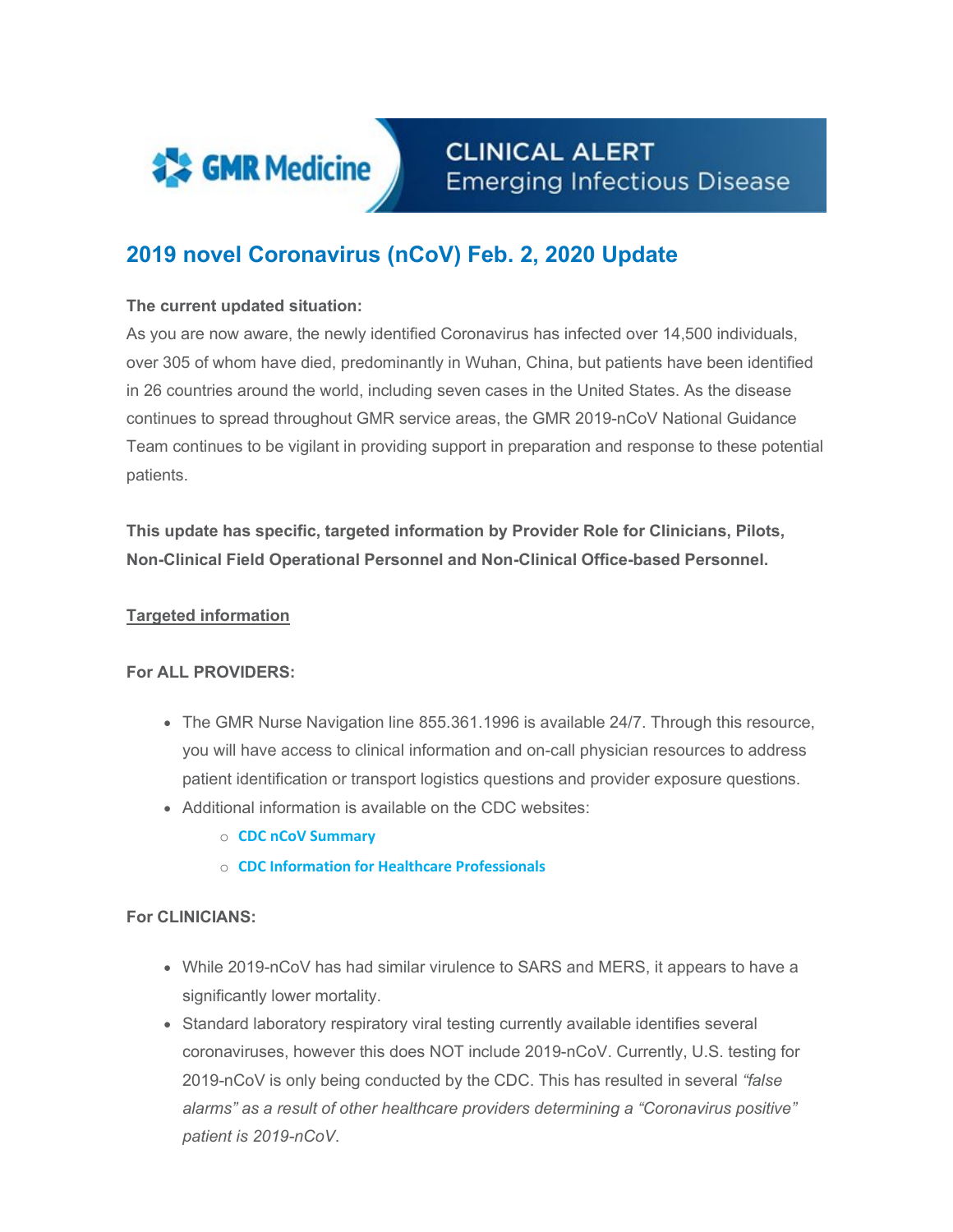- You should obtain a detailed travel history for the past 14 days in any patient being evaluated with fever and acute respiratory symptoms.
- There should be a pre-transport briefing with all team members (clinical and non-clinical) to ensure everyone is ready with appropriate PPE.
- If you have questions or concerns, please contact the GMR Nurse Navigation line 855.361.1996. The GMR National Guidance Team, including medical directors, are available to address any issues.
- Patients in the United States who meet the following criteria should be evaluated as a Person Under Investigation (PUI) in association with the outbreak of 2019-nCoV in China:
	- o 1) Fever OR signs/symptoms of lower respiratory illness (e.g., cough, shortness of breath)
		- **AND** any person, including healthcare workers, who have had close contact with a laboratory confirmed 2019-nCoV patient within 14 days of symptom onset.
	- $\circ$  2) Fever AND signs/symptoms of lower respiratory illness (e.g., cough, shortness of breath)
		- **AND** a history of travel from Hubei Province, China within 14 days of symptom onset.
	- $\circ$  3) Fever AND signs/symptoms of lower respiratory illness (e.g., cough, shortness of breath) requiring hospitalization,
		- **AND** a history of travel from mainland China within 14 days of symptom onset.
		- **[CDC Clinical](https://www.cdc.gov/coronavirus/2019-nCoV/hcp/clinical-criteria.html) Criteria**
- If a provisional diagnosis is suspected based on above, implement ALL the following appropriate precautions:
	- o Standard precautions (gloves)
	- o Contact precautions (gown)
	- o Airborne precautions (mask, N95 preferable)
	- o Use of eye protection (goggles or face shield)
	- o Place a surgical mask on the patient
	- $\circ$  Notify the appropriate receiving facility prior to arrival
	- $\circ$  Equipment and vehicle decontamination should follow current recommendations while continuing appropriate PPE

#### **For PILOTS:**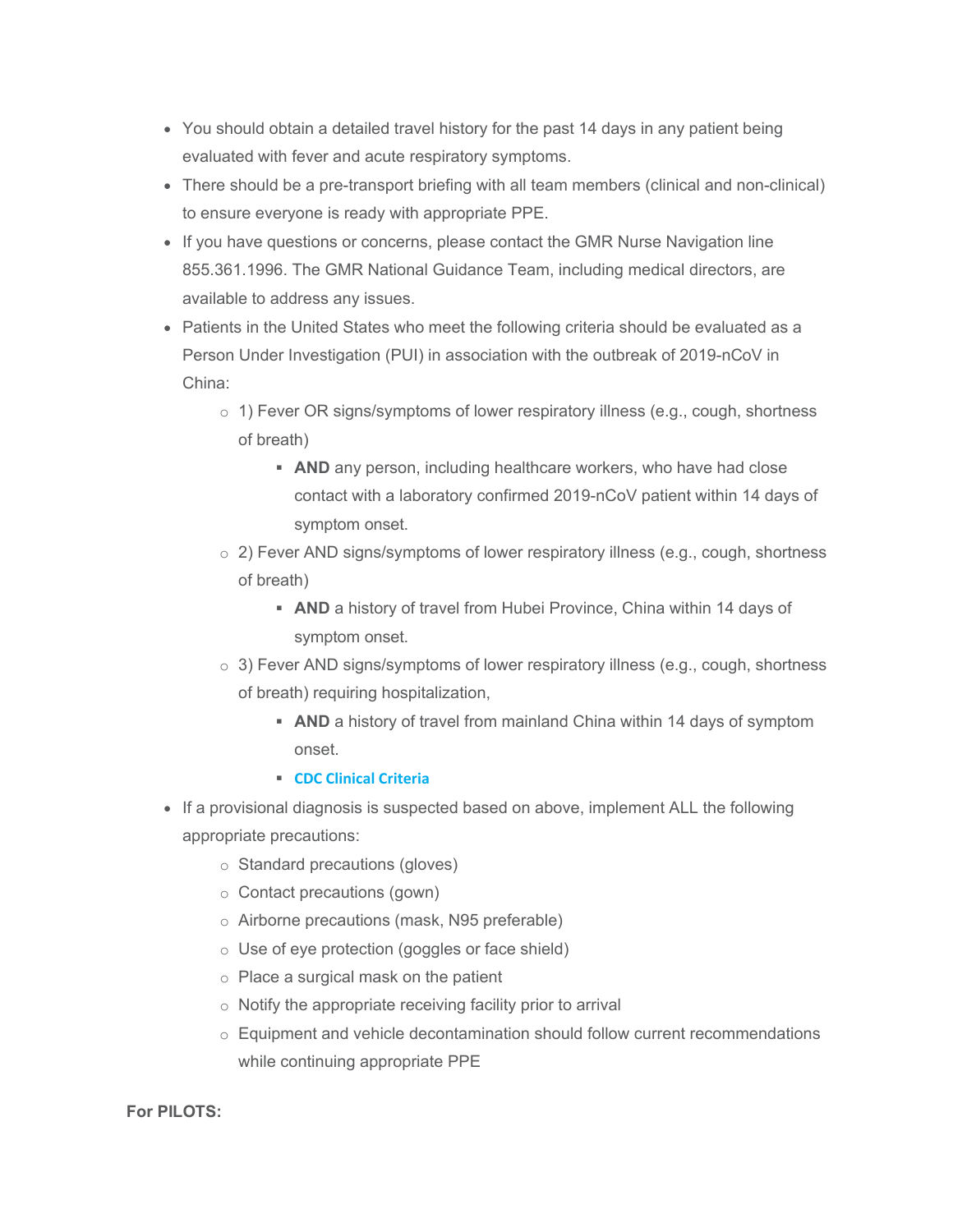- Based on all available information, the risk of transmission of the 2019-nCoV is similar to that for other respiratory illnesses such as influenza.
- If you are transporting a patient who has been identified as a PUI (person under investigation) or a patient with laboratory proven 2019-nCoV, you should follow airborne precautions wearing an N-95/P-100 respirator.
- Aircraft decontamination should be performed following standard operating procedures. There are no special decontamination procedures recommended by the CDC or WHO.
- The most effective method to prevent transmission of any virus is to perform basic hygiene to include washing your hands.
- A series of Call-In discussions, specific for pilots, will occur over the next three days. If you have not received the Call-In information please contact **[Tom Baldwin](mailto:Tom.Baldwin@gmr.net)**
- There should be a pre-transport briefing with all team members (clinical and non-clinical) to ensure everyone is ready with appropriate PPE.
- If you have questions or concerns, please contact the GMR Nurse Navigation line 855.361.1996. The GMR National Guidance Team, including medical directors, are available to address any issues.

## **For NON-CLINICAL FIELD OPERATIONAL PERSONNEL (Mechanics, Supply)**

- Vehicle and equipment decontamination should be performed following standard operating procedures. There are no special decontamination procedures recommended by the CDC or WHO.
- Decontamination procedures should be performed while wearing appropriate personal protective equipment:
	- o Standard precautions (gloves)
	- o Contact precautions (gown)
	- o Airborne precautions (mask, N95 preferable)
	- o Use of eye protection (goggles or face shield)
- The most effective method to prevent transmission of any virus is to perform basic hygiene to include washing your hands.
- If you have questions or concerns, please contact the GMR Nurse Navigator line 855.361.1996. The GMR National Guidance Team, including medical directors, are available to address any issues.

**For NON-CLINICAL OFFICE BASED PERSONNEL (Billing, Dispatch, Administrative, HR,**  *even Legal***, etc)**